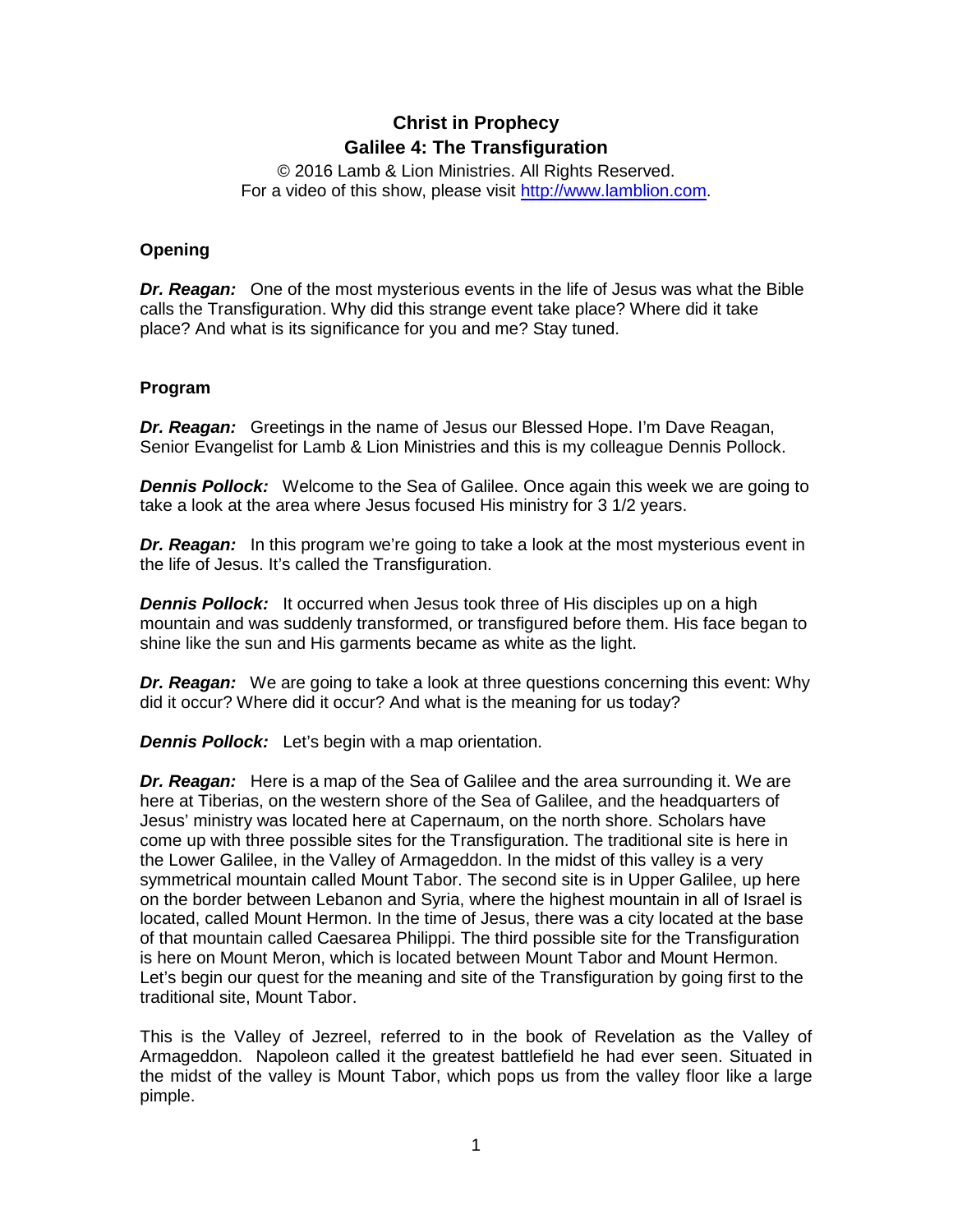*Dennis Pollock:* As you can see, Mount Tabor is really just a hill. Its top elevation is 1900 feet above sea level, which means that it rises about 1600 feet above the floor of the valley.

*Dr. Reagan:* The hill has always been an eye-catcher because it stands out so dramatically in the midst of the valley. Also, it is a beautiful hill because it is so symmetrical. Some have said that it looks like an upside down teacup.

*Dennis Pollock:* This hill was the scene of a very famous Old Testament battle. In the book of Judges, chapter 4, we're told that the children of Israel had been severely oppressed by the Canaanites for 20 years, when in response to their prayers, God raised up a woman named Deborah to be their deliverer. Deborah was both a prophet and a judge. She summoned a warrior named Barak and told him to assemble an army of 10,000 men to go to Mount Tabor. She prophesied that this would draw out the Canaanite army, and that God would give the victory to the Israelites. To say the least, this was a bold and risky plan, because the Canaanites had over 900 chariots and the Israelites, being a hill people, had no chariots at all. How in the world were a people on foot going to defeat an army with chariots? Well, the Bible says, "the horse may be prepared for battle, but victory belongs to the Lord." Just as Deborah prophesied, the Canaanite army arrived here with all its chariots as soon as the word got out that Barak and Deborah were on top of the hill with their army. The Canaanites must have been licking their chops, but God had a surprise in store for them. In Judges chapter 5 we're told that there was an earthquake and a sudden rainstorm. The valley was turned into a swampland and the chariots were rendered useless. The Israelites swarmed down from the hill and slaughtered the Canaanites, and the battle resulted in 40 years of peace for Israel. God really does good work.

*Dr. Reagan:* What a glorious day that was in the history of Israel. The story reminds me of a passage in Psalm 20, verse 7 where it says, "Some boast in chariots, some in horses, but we will boast in the name of the Lord our God." Well, folks, let's go up to the top of Mount Tabor and enjoy its scenic view. However I must say this that this is a very hazy day here in Israel so we're not sure what we'll be able to see from the top, but at least we will be able to see the churches that are located up there. As you can readily see, the view from the top of Mount Tabor is absolutely stunning. The Mount seems to be much higher looking down from the top, than it does from the ground looking up.

*Dennis Pollock:* The church you see behind us here on the summit of Mount Tabor is the Basilica of the Transfiguration, built in the 1920's by the Franciscans. It is located over the remains of several ancient churches dating back to the times of the Byzantines.

*Dr. Reagan:* Inside the church there is a beautiful mosaic that portrays Jesus transfigured, flanked by Moses and Elijah, with Peter, James and John looking on. This small Greek Orthodox chapel is also located on the summit of Mount Tabor. It is much simpler in style and adornment. The chapel is called the Church of St. Elias. It is named for the prophet Elijah who appeared, together with Moses, when the Transfiguration occurred.

*Dennis Pollock:* Well, what about it? This hill has been revered as the site of the Transfiguration since the  $4<sup>th</sup>$  Century. Is it authentic or not? Dave, what do you think?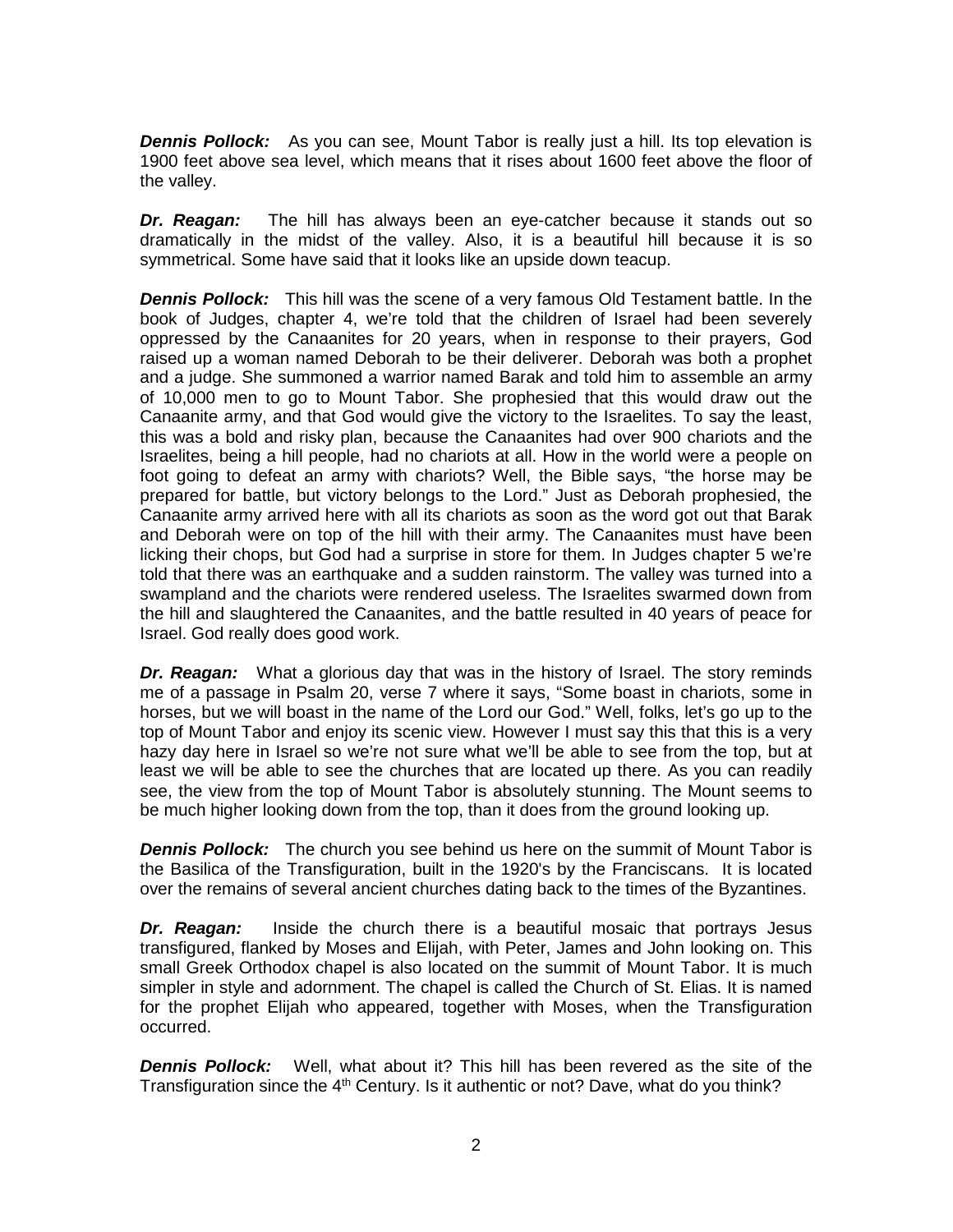*Dr. Reagan:* Well, Dennis, the more I have studied this question, the more I have personally become convinced that this really is not the place where the Transfiguration took place.

*Dennis Pollock:* Okay, well then, how about giving us the reasons for that conclusion.

*Dr. Reagan:* OK. The first reason I would mention is the fact that the Jewish historian, Josephus, mentions in his writings that there was a Roman fortress on top of Mount Tabor at the time of Jesus. Now folks, the presence of such a structure here makes it highly unlikely that Jesus would have brought His disciples up here to experience an event as sensitive and significant as the Transfiguration.

*Dennis Pollock:* Well Dave, what about the fact that the Bible says that the Transfiguration took place on a "high mountain?"

*Dr. Reagan:* Well, I think that's a very important point, Dennis. You know, this may be a very high hill, but it certainly is not a mountain. And that reminds me of another geographical argument folks, against this site a very convincing one. Let's return for a moment to our map. We know from the Scriptures that six days prior to the Transfiguration, Jesus and His disciples were here in Caesarea Philippi. And the Scriptures tell us that when they departed that city, they returned here to Capernaum on the north shore of the Sea of Galilee. Now folks, it just doesn't make sense that they would have walked a day's journey past Capernaum down here to Mount Tabor, when they could have ascended either of two really high mountains either Mount Hermon, or Mount Meron, here in route from Caesarea Philippi to Capernaum.

**Dennis Pollock:** So, folks, Mount Tabor is a very picturesque place with a lot of tradition going for it, but in truth, it's very doubtful that the Transfiguration actually took place here. So, let's head for an alternative site, Mount Meron, located halfway between here and Mount Hermon.

*Dr. Reagan:* And while we're headed that way, let's pause for a song about this glorious land. The song is entitled, "I Will Bless Those Who Bless My People," and it is sung by Mike and Melissa Mott.

## **Song**

I will bless those who bless My people. I will curse those who curse them too. For this I have promised to my servant Abraham, I will keep My word. I will bless those who bless My people. I will curse those who curse them too. For this I have promised to my servant Abraham, I will keep My word. Lord we bless. Lord we love Thy people. Lord we bless. Lord we love Thy land. We plead for, we pray for, intercede for Israel. Lord now move Thy hand.

*Dr. Reagan:* Well, here we are on the peak of Mount Meron. And folks, as you can see, there is a tremendous difference between the summit of this peak and that of Mount Tabor, there's no beautiful churches, there's no beautiful gardens. This has always been a very isolated and lonely place. This structure you see behind us was the former command post of a now abandoned Israeli military base. Now, before we talk about whether or not the Transfiguration took place here, let's pause for a moment to enjoy the panoramic view. Like Mount Tabor, Mount Meron supplies another very spectacular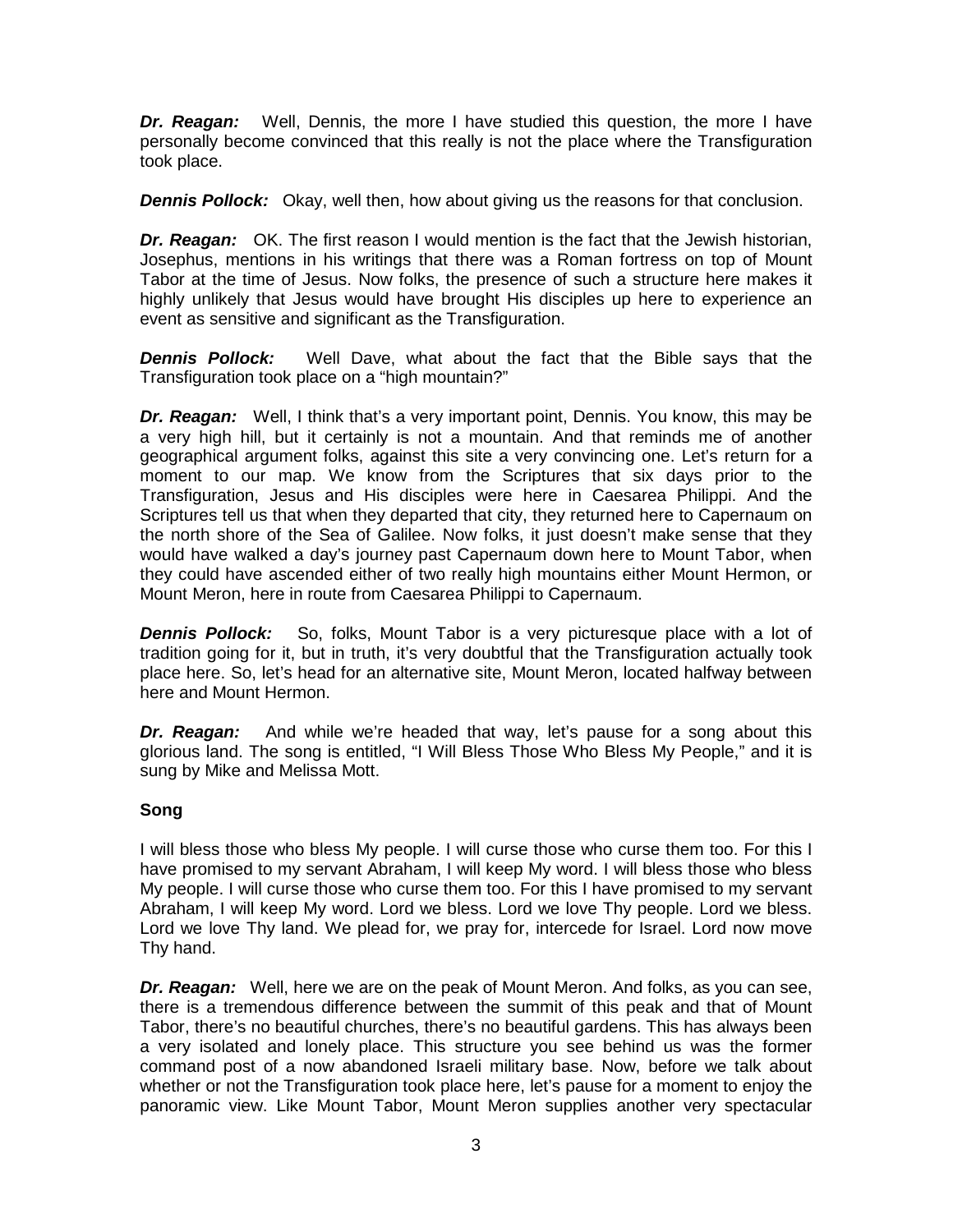panoramic view. But this time, instead of the Valley of Armageddon, we are looking at the Upper Galilee. And on a clear day you can see the Sea of Galilee at a distance, today it is obscured by the haze.

*Dennis Pollock:* Mount Meron is twice as high as Mount Tabor. Where we are standing the elevation is almost 4,000 feet above sea level. That makes this the highest mountain located entirely within modern-day Israel. Mount Hermon, at 9,200 feet is much higher, but most of it is located in Syria.

*Dr. Reagan:* We are about 15 miles north of Capernaum. As I pointed out before, this site would not have been out of the way for Jesus and His disciples as they walked from Caesarea Philippi. Also, as I pointed out before, this has always been a very lonely and desolate place. A place that would have been very appropriate for the Transfiguration. Well we have just come down from the summit of Mount Meron to this nice roadside park that we passed on the way up.

**Dennis Pollock:** Dave, is there any other argument you can think of in favor of this place?

*Dr. Reagan:* Well, yes Dennis, I can think of one. The Gospels tell us that when Jesus and His disciples started descending the Mount of Transfiguration, they were met by a large crowd of Jews, including some religious leaders. And that little bit of information pretty well rules out Mount Hermon because it was located in pagan Gentile territory.

**Dennis Pollock:** So, to summarize, no Jewish multitude would have gathered near Mount Hermon, and Mount Tabor was too far out of the way, and certainly could not be construed as a "high mountain."

*Dr. Reagan:* That's right, Dennis, and that's why this site here on Mount Meron is considered by some to be the authentic site. Well, folks we've come a little bit further down Mount Meron to the entrance to a town called Or HaGanuz.

*Dennis Pollock:* And we're going to talk for a moment about the Transfiguration itself. Dave, how about reading the description of the Transfiguration from the gospel of Matthew for us?

*Dr. Reagan:* Okay, Dennis I'll be glad to do that. Matthew says that six days after Jesus and His disciples were in Caesarea Philippi, Jesus took three of them, Peter, James and John up to a high mountain. And then he says, "And Jesus was transfigured before them; and His face shone like the sun, and His garments became as white as light. And behold, Moses and Elijah appeared to them, talking with Him. Peter said to Jesus, 'Lord, it is good for us to be here; if You wish, I will make three tabernacles here, one for You, one for Moses, and one for Elijah.' And while he was still speaking, a bright cloud overshadowed them; and behold, a voice out of the cloud said, 'This is My beloved Son, with whom I am well-pleased; listen to Him!'"

**Dennis Pollock:** Well, thanks, Dave. Folks, let's consider the most obvious question that emerges from this reading. What in the world, or you might want to say, what out of this world happened to Jesus when He suddenly began to shine like the sun?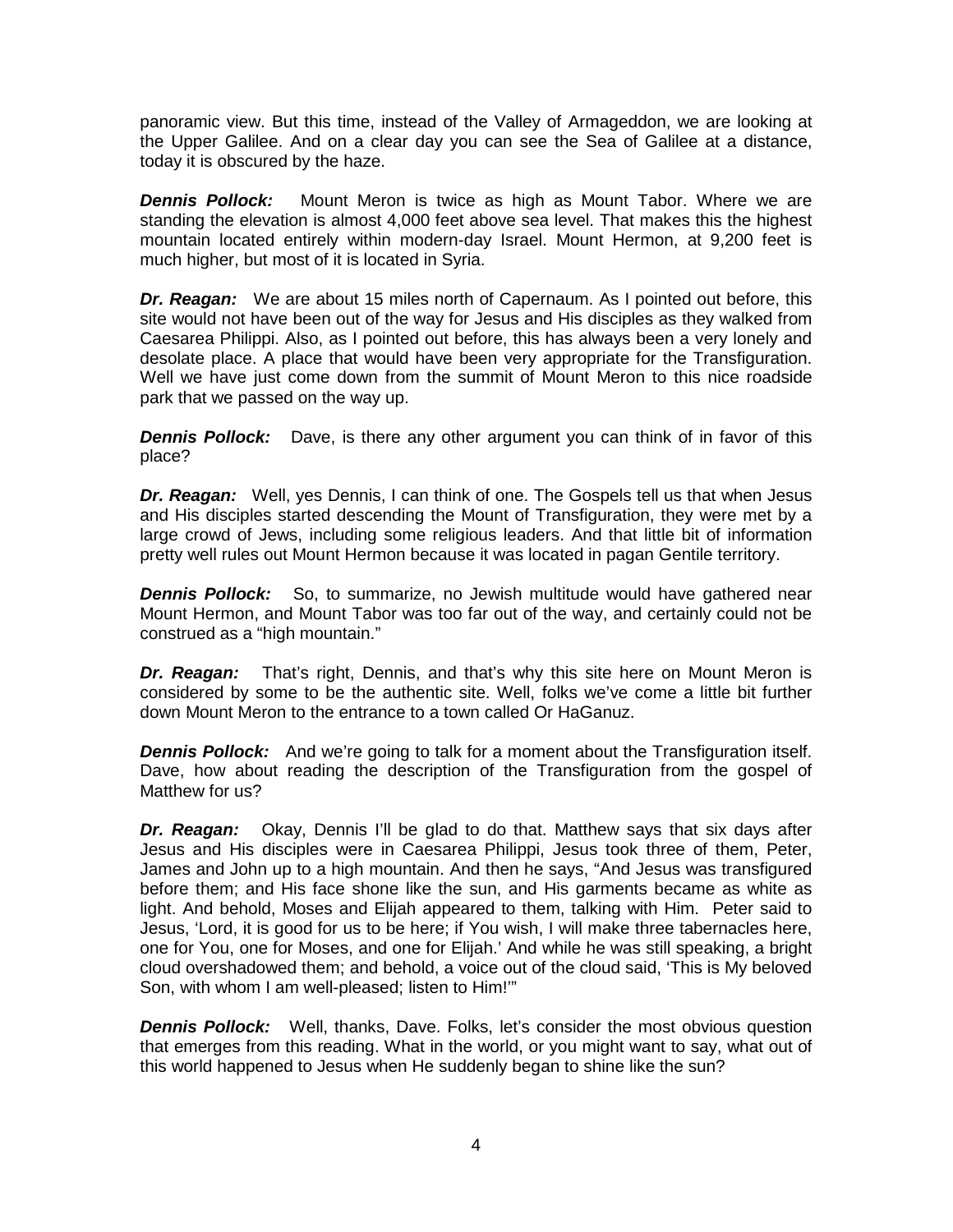*Dr. Reagan:* Dennis, you know, I believe that He suddenly began to manifest the glory that He left behind in Heaven when He took on the flesh. The very same glory that has been restored to Him now and which He will manifest again when He returns. In Philippians 2, we are told that before His incarnation, Jesus existed "in the form of God" and equal to God, but that when He became flesh, He "emptied" Himself of His divine glory, "taking the form of a bond-servant, being made in the likeness of men." And in several places in the Scriptures we are told that when Jesus returns to this earth as King of kings and Lord of lords, He will manifest His glory again to all people. For example, in Isaiah 24 verse 23 it says that the Messiah will reign from Mount Zion in Jerusalem and that He will manifest His glory before the whole world. In like manner, in 2 Thessalonians 1:10 it says that He is returning to be "glorified before His saints" and to be "marveled at among all who have believed." Now, Dennis, before you jump in, let me just ask you a question, OK?

#### *Dennis Pollock:* OK.

*Dr. Reagan:* My question for you is this: Why in the world did Moses and Elijah appear at the Transfiguration?

*Dennis Pollock:* Dave, I was going to ask you the same question!

*Dr. Reagan:* That's what I thought.

*Dennis Pollock:* But I'll take a stab at it anyway.

*Dr. Reagan:* All right.

*Dennis Pollock:* Well, my best guess is that Moses and Elijah appeared because they are symbols of the Law and the Prophets. And God the Father wanted to impress upon the disciples that Jesus is greater than the Law and He's greater than the Prophets. And there is no doubt that the disciples needed that lesson because when Moses and Elijah appeared, Peter offered to honor them equally with Jesus by building tabernacles for all three.

*Dr. Reagan:* Yes, Dennis, Peter started behaving in his typical compulsive way, acting before thinking. But before he could do anything, God the Father stopped him in his tracks with the declaration, "This is My beloved Son. Listen to Him!" But let's get back to your point Dennis, about the superiority of Jesus. Now aren't there some scriptures that specifically confirm the superiority of Jesus over Moses and the Prophets?

*Dennis Pollock:* Yes, Dave. Two of them can be found in the book of Hebrews. For example, in Hebrews 3:3 it says this: "For He has been counted worthy of more glory than Moses, by just so much as the builder of the house has more honor than the house." And in another passage from Hebrews, it says: "God, after He spoke long ago to the fathers and the prophets in many portions and in many ways, in these last days has spoken to us in His Son, whom He appointed heir of all things, through whom also He made the world.

*Dr. Reagan:* And that brings us to the most important question: Why did the Transfiguration happen? Dennis, what do you think was its fundamental purpose?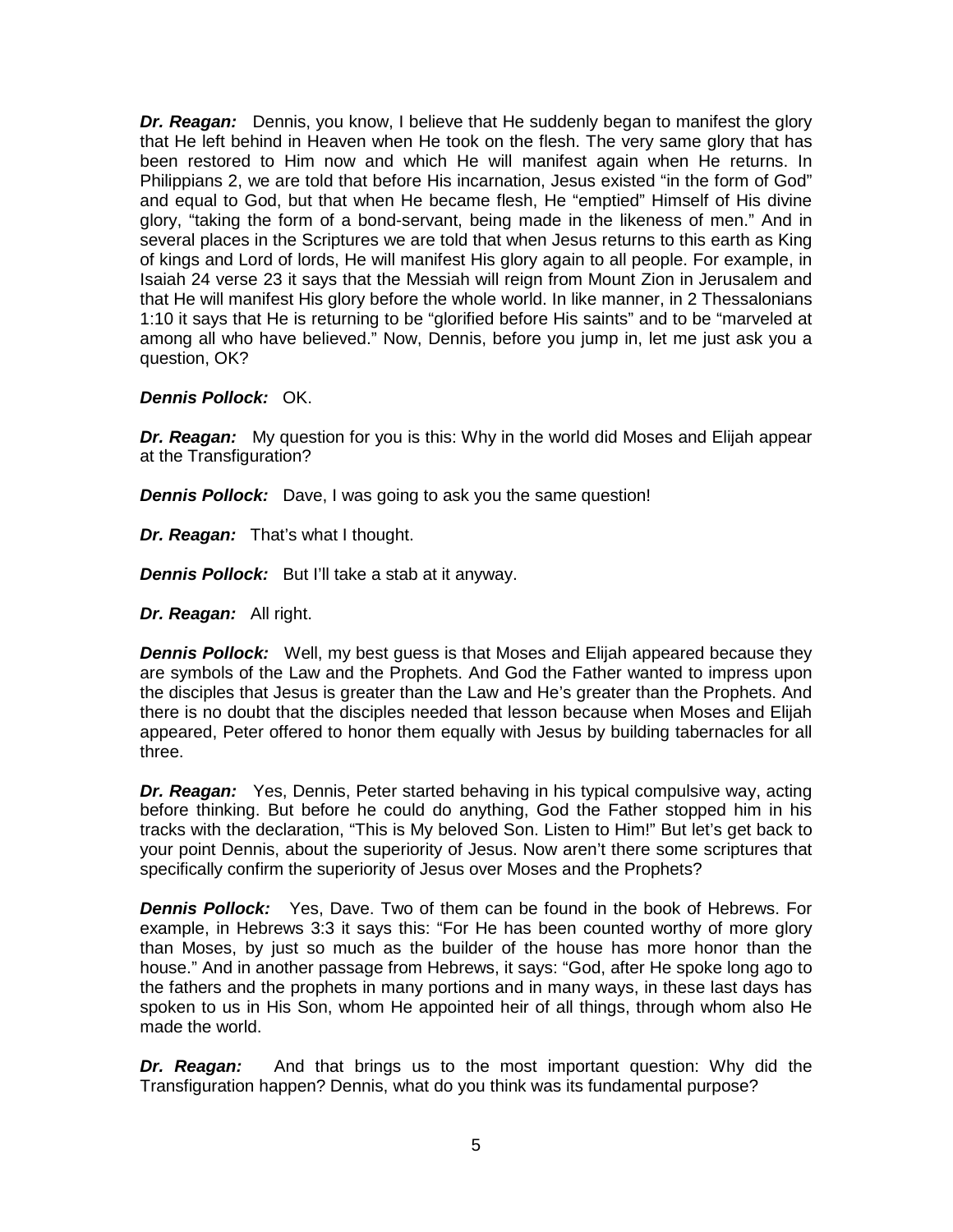**Dennis Pollock:** Well Dave, I believe the answer to that question is actually pretty simple. The Transfiguration was for the purpose of emphasizing to the disciples that Jesus really was God in the flesh.

*Dr. Reagan:* And Dennis, I would agree with that completely. And folks, there is no doubt that the disciples got the point. The Transfiguration is mentioned in three of the gospels: Matthew, Mark and Luke. And although John does not describe it in detail, he refers to it in chapter one of his gospel where he wrote: "And the Word became flesh, and dwelt among us, and we saw His glory**,** glory as of the only begotten from the Father, full of grace and truth."

*Dennis Pollock:* Peter also refers to the Transfiguration in his second epistle where he presents a summary of the reasons for believing that Jesus was the Messiah. He states that he and other disciples were eyewitnesses of Jesus' majesty. He then explains this statement in these words: "For when He received honor and glory from God the Father, such an utterance as this was made to Him by the Majestic Glory: 'This is My beloved Son, with whom I am well pleased' and we ourselves heard this utterance made from heaven, when we were with Him on the holy mountain."

*Dr. Reagan:* So, they saw, they heard, and they never forgot. Dennis, before we leave this special place, let's try to find an open field somewhere here in the Galilee and I want to remind our viewers of something else that happened, very special, at the base of Mount Meron.

*Dennis Pollock:* Let's do it.

*Dr. Reagan:* If Mount Meron truly was the site of the Transfiguration, then near the base of it there would have been a large open field like this one, where one of my favorite stories concerning the healing ministry of Jesus took place. You see folks all the Gospel accounts say that when Jesus and His disciples came down from the Mount of Transfiguration, they encountered not only a crowd of Jews and Jewish leaders, but also a man with a demon-possessed son. Dennis do you remember that particular story?

*Dennis Pollock:* Sure Dave, I remember it well. The father told Jesus that his son had been possessed since childhood and that the demon had often thrown the boy into both the fire and the water. The father then said, "If you can do anything, take pity on us and help us."

*Dr. Reagan:* Think of it folks, this man was speaking to God in the flesh, the one who had created his son, and he says, "If you can do anything." And Jesus responded, "If I can do anything? All things are possible to him who believes."

**Dennis Pollock:** And that's when the man instantly cried out, "I believe, help my unbelief." In response, Jesus cast the demon out of his son.

*Dr. Reagan:* "I believe, help my unbelief." Folks, that's a prayer all of us need to pray daily. Well, let's go now to the third possible site of the Transfiguration, the area of Mount Hermon.

Well, folks, we have arrived at the site of the ancient Roman city of Caesarea Philippi. And that puts us at the base of Mt. Hermon.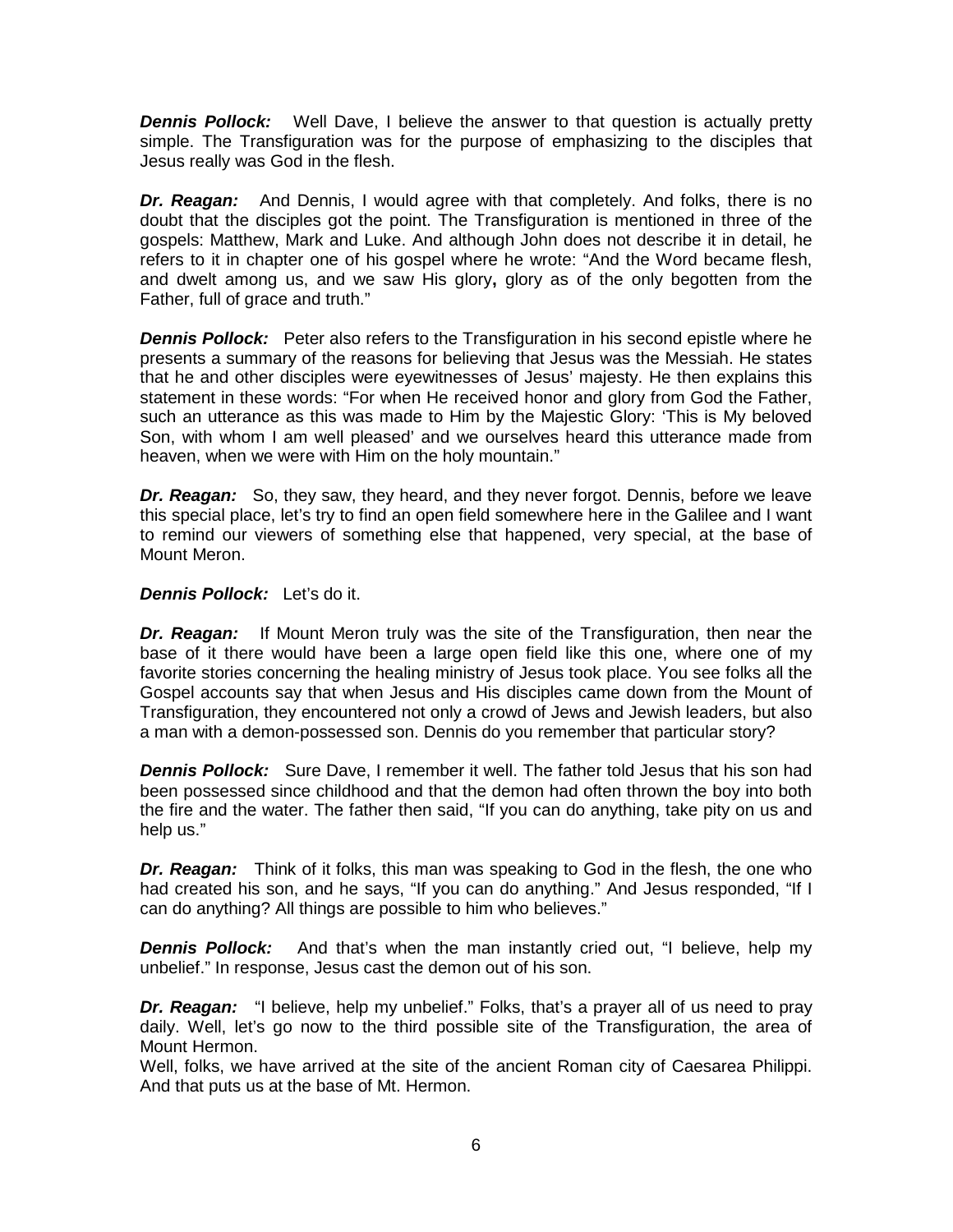*Dennis Pollock:* We have gone from Mount Tabor at 1,900 feet, to Mount Meron at 4,000 feet, to Mount Hermon that rises above us to a height of 9,200 feet.

*Dr. Reagan:* In the area where we are standing, and behind us, is where Caesarea Philippi was located. The city had a wonderful water source because this is where the headwater of the Jordan River is located. Let's take a look at that site. As the snows melt on the top of Mount Hermon, and the water comes down the side, much of it goes underground and then suddenly, it just springs out of the ground right here at the headwater of the Jordan River.

*Dennis Pollock:* And from here we are 25 miles north of the Sea of Galilee, and we are only 45 miles from Damascus, the capital of Syria.

*Dr. Reagan:* This beautiful site was named Panias by the Greeks when this area fell under their control about 300 years before Christ. They named it that because they believed that one of their gods named Pan was born here in the cave that stands out so prominently at this site. Pan was their god of nature. Today, the site is called Banias, which is the Arab way of pronouncing Panias.

*Dennis Pollock:* Herod the Great built a temple here, which he dedicated to the Roman Emperor Augustus. Later, his son Philip the Tetrarch, who lived during the time of Jesus, decided to change the name of the city to Caesarea, also to honor the Emperor. But, since there was already a port city by that name, he ended up calling this city Caesarea Philippi.

*Dr. Reagan:* The point is that by the time Jesus began His ministry, this site was known far and wide as a center of pagan worship. A place where both Greek and Roman gods were honored.

**Dennis Pollock:** And that's probably the reason Jesus brought His disciples here. He most likely wanted to contrast Himself, as the one and only way to God, as opposed to the array of false gods that were worshiped here.

*Dr. Reagan:* So, standing in this area, surrounded by false gods, Jesus asked His disciples, "Who do people say that I am?"

*Dennis Pollock:* And they responded, "Some say John the Baptist; others Elijah; but still others Jeremiah or one of the prophets."

*Dr. Reagan:* And Jesus said, "Who do you say that I am?"

*Dennis Pollock:* And that's when Peter blurted out his famous confession: "You are the Messiah, the Son of the living God!"

*Dr. Reagan:* And Jesus replied, "Upon this rock [Peter's confession] I will build My church, and the gates of Hades will not prevail against it."

**Dennis Pollock:** All that famous and profound dialogue took place right here, at Caesarea Philippi.